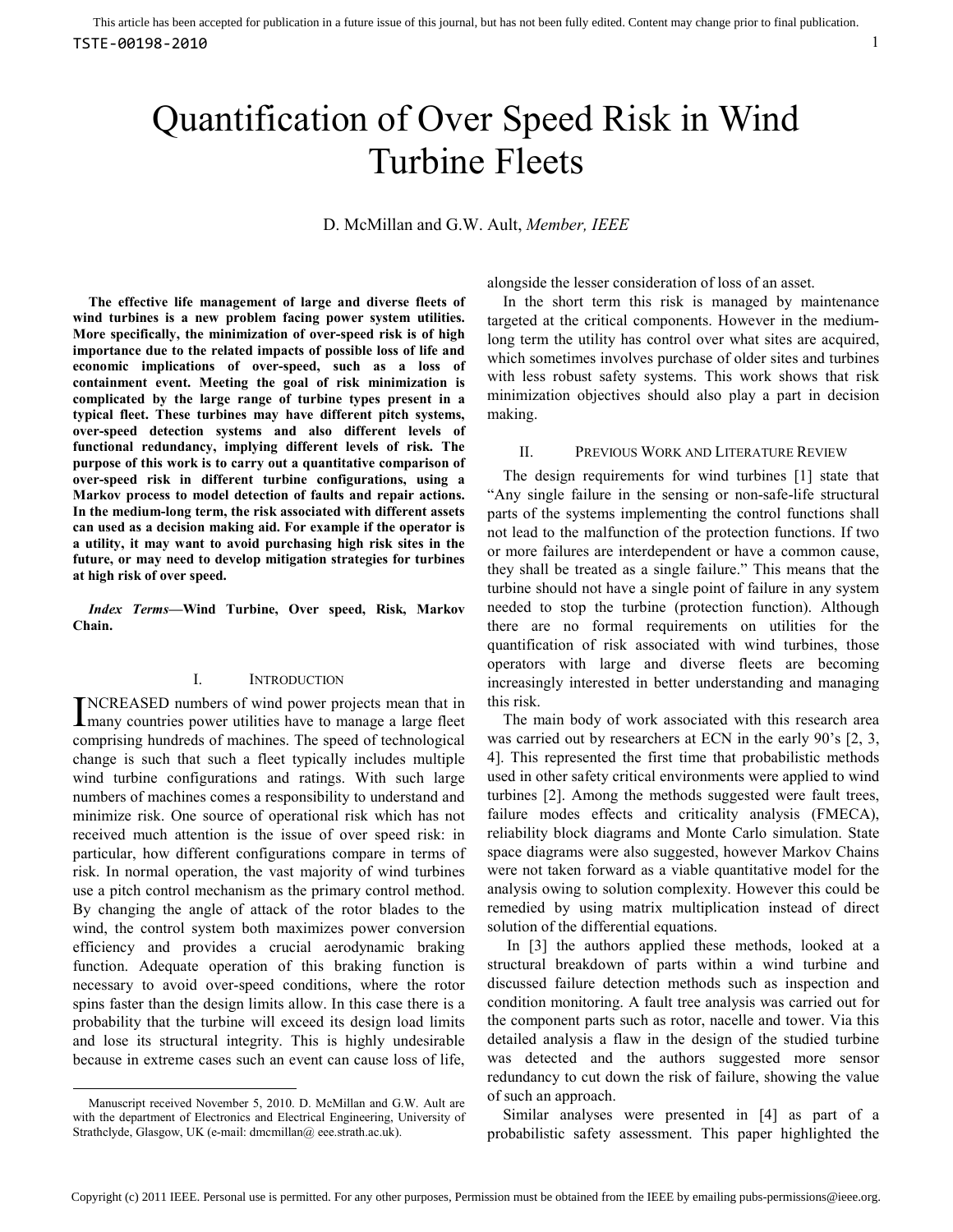importance of a good working knowledge of the plant. State diagrams were used to categorise the wind turbine operational states. The methodology was tested successfully on two wind turbine designs.

The same authors extended their approach to deal with geographic risk [5]. Over 200 severe incidents representing 43 turbine years of operation were analysed using data from the WMEP database along with Danish and Dutch datasets. The probability of blade loss, turbine collapse etc. were quantified based on this dataset, providing a unique insight into frequency of such events. Geographic areas were classified according to 10 risk categories such as industrial area, roads etc. Maximmum blade throw distance was calculated so that areas at risk could be defined. Finally, indirect events were considered whereby a turbine failure could have secondary impacts e.g. oil tanker impact. The output of the work was a risk contour map which could be used by government to define where wind installations would be acceptable from a risk view point.

The main body of research described above has been added to by other recent work. Dorsey [6] showed that by using traditional reliability methods such as those found in [7], a comparative study of an existing pitch system and proposed design changes can be quantitatively evaluated. In this way improvements can be made at manufacture to increase the reliability of sub-systems including safety systems.

More specifically for over speed and wind turbine safety, A FMECA analysis of a wind turbine safety system was carried out successfully on a MW-class large wind turbine by Michos et al. [8].

The effective management of risk is a relatively new problem to the wind industry, however this is not the case for other power generation types. In particular, the nuclear power industry has extremely high standards of operational safety which are maintained by extensive studies into reliability and risk. A seminal introduction to these methods, which have been practiced successfully since the birth of civil nuclear power in the 1950's, can be found in [9].

# III. DATA SOURCES

Quantitative reliability data of wind turbine sub-systems can be found in [10] and have been used by various authors in reliability studies [11, 12]. However this data is not detailed enough to distinguish between different safety system configurations. Therefore a qualitative judgment must be made on reliability of safety subsystems which can then be translated into quantitative data by use of a risk assessment approach [13]. An example is shown in table I, which is an example of how organizations with an exposure to risk may establish an explicit link between qualitative and quantitative information. This approach is adopted initially in this work owing to a lack of sufficiently detailed or accessible quantitative data.

| <b>TABLE I</b><br><b>RISK ASSESSMENT TABLE</b>              |                      |            |             |          |                    |  |  |  |
|-------------------------------------------------------------|----------------------|------------|-------------|----------|--------------------|--|--|--|
| Probability of Occurrence                                   |                      |            |             |          |                    |  |  |  |
| Descriptor                                                  | highly<br>improbable | improbable | occasional  | probable | Highly<br>probable |  |  |  |
| $\lambda = 1 \times 10$<br>(power)                          | $-5$                 | -4         | $-3$        | $-2$     | -1                 |  |  |  |
| <b>TABLE II</b><br><b>HIGH LEVEL SYSTEM CHARACTERISTICS</b> |                      |            |             |          |                    |  |  |  |
| Safety System Description                                   |                      |            | System 1    | System 2 | System 3           |  |  |  |
| Wind turbine power rating                                   |                      |            | $\leq 1$ MW | $>1$ MW  | $>1$ MW            |  |  |  |

| Wind turbine power rating             | <1MW                | >1MW | $>1$ MW  |  |
|---------------------------------------|---------------------|------|----------|--|
| Active pitch actuation type           | Hydraulic Hydraulic |      | Electric |  |
| Pitch actuator redundancy             | No                  | Yes  | Yes      |  |
| Over speed detection redundancy level |                     |      |          |  |

# IV. SYSTEM CHARACTERISTICS

Three generic wind turbine safety systems are analysed, representing the spread of configurations available on the market. The main differences between the three generic safety systems are summarized in table II. System 1 represents a lower power rating and an older configuration where pitch control is achieved via a single actuator connected to the three blades which provide the important braking function. System 2 has hydraulic actuators for each blade and more redundancy in the over speed detection system. System 3 has an electric pitch system (motors rather than hydraulic cylinders).

Reliability block diagrams (RBDs) were constructed for each of the three safety systems, identifying the key components comprising the safety system. The models were based on inspection of operator manuals of turbines in each of the three categories, and expert knowledge of staff involved in wind turbine operation and maintenance. For brevity only system 1 is illustrated in the main text, as seen in Figure 1 (refer to appendix for systems 2 and 3).



Fig. 1. Over Speed Reliability Block Diagram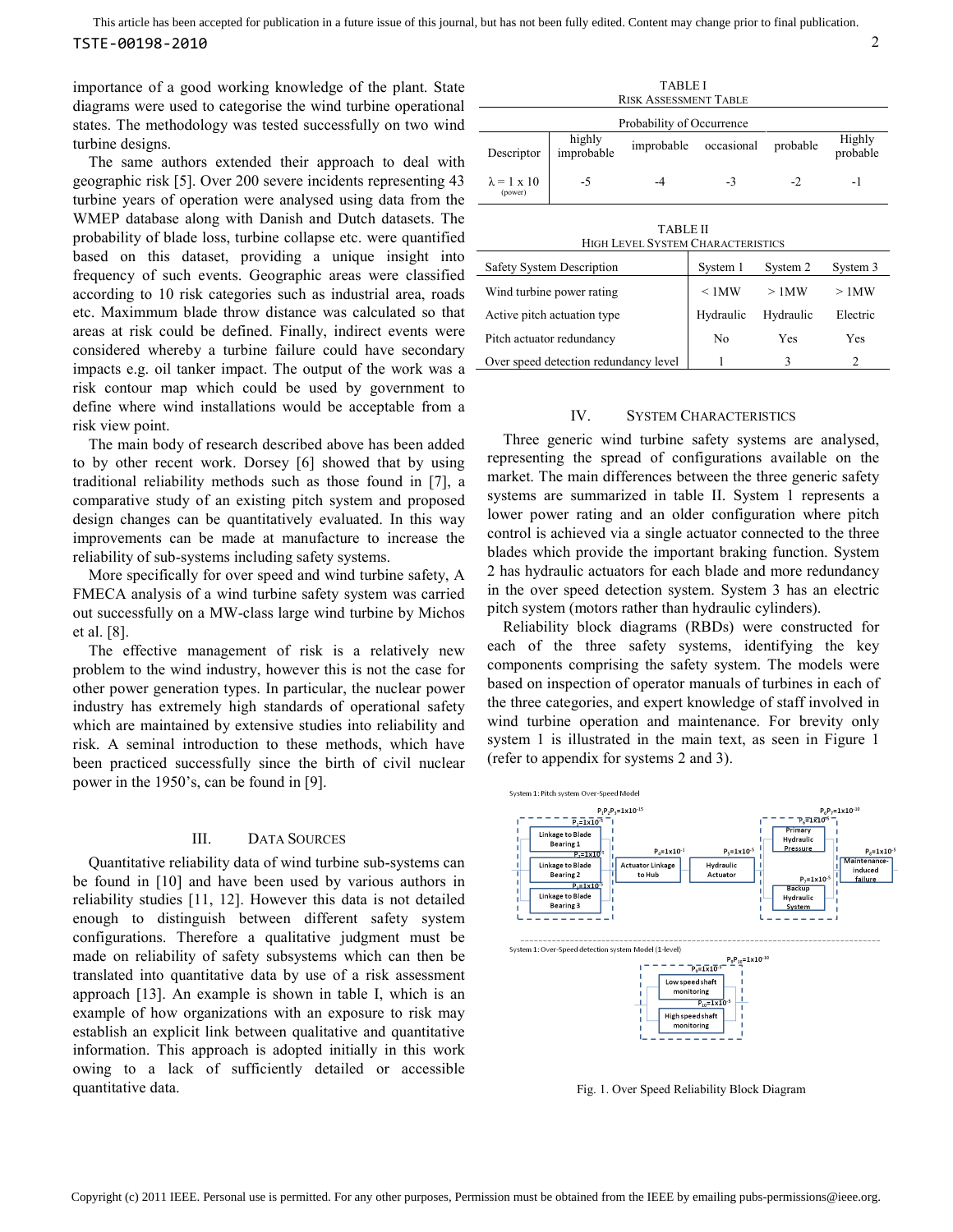The theory of reliability [14] states that for the case of series components, where failure of either component A or B The theory of reliability [14] states that for the case of series components, where failure of either component A or B indicates a possible breach in safety, the probability of failure *P(A+B)* can be computed by equation 1 (in the context of equation 1, *P(A)P(B)* is negligible and this term is dropped in equation 3). Similarly for a situation where safety critical components have functional redundancy, all components would have to fail in order to have a safety breach, and the probability of failure of both components is shown in equation 2. Taking system 1 as an example, equation 3 shows the expression for overall probability ( $P_{TOTAL}$ ) of safety system failure. The procedure is repeated for systems 2 and 3 in the results which follow. can be computed by equation 1 (in the context of 1,  $P(A)P(B)$  is negligible and this term is dropped in 3). Similarly for a situation where safety critical nts have functional redundancy, all components live to failure of

$$
P(A + B) = P(A) + P(B) - P(A)P(B)
$$
 (1)

$$
P(AB) = P(A)P(B) \tag{2}
$$

$$
P_{\text{TOTAL}} = P_1 P_2 P_3 + P_4 + P_5 + P_6 P_7 + P_8 + P_9 P_{10} \tag{3}
$$

A comparison across the sub-systems is shown in Figure 2. The biggest single contributor across sub-systems is system 1 'actuator linkage to hub'. The probability of failure of this subsystem is higher than any other (this subsystem is not present in systems 2 and 3). The actuation system and over speed detection of system 2 is substantially more reliable than those of the other two systems, however it can be seen that maintenance-induced failure is more likely. Thus each system has its own strengths and weaknesses. systems is shown in Figure 2.<br>contributor across sub-systems is system 1<br>o hub'. The probability of failure of this<br>er than any other (this subsystem is not<br>2 and 3). The actuation system and over<br>system 2 is substantially

Figure 3 shows the overall probability of failure of the safety systems, combining all sub-systems into a single probability, *PTOTAL*. It is observed that overall system 3 is the least likely to fail, followed by system 2. This would be

System 1, representing older designs, has a substantially higher probability of failure in comparison.



Fig. 3. Combined Probability of Failure Exposure

The theory of relativity [14] states that the three case of series intuitively expected since represent more recent designs. This is a substantially including the beach in staty, the probability of figure higher probabili The reliability block diagrams for each wind turbine configuration quantify the probability of the system being exposed to failure on an annual basis. However it may be exposed to failure on an annual basis. However it may be possible to detect such conditions (e.g. via bi-annual inspection) before they cause an over speed event, and perform targeted remedial actions. Alternatively, the turbine may stay in its current state of exposure for some time, or experience loss of containment event while in this more vulnerable state. To characterise this process, a Markov process has been identified as the most suitable modeling framework. Markov models have been applied in the wind domain for quantification of reliability [15] and, more recently, studies of operation and maintenance [16, 17, 18], but without much safety systems focus.



Fig. 2. Comparison of Failure Exposure Probabilities of 3 Wind Turbine Systems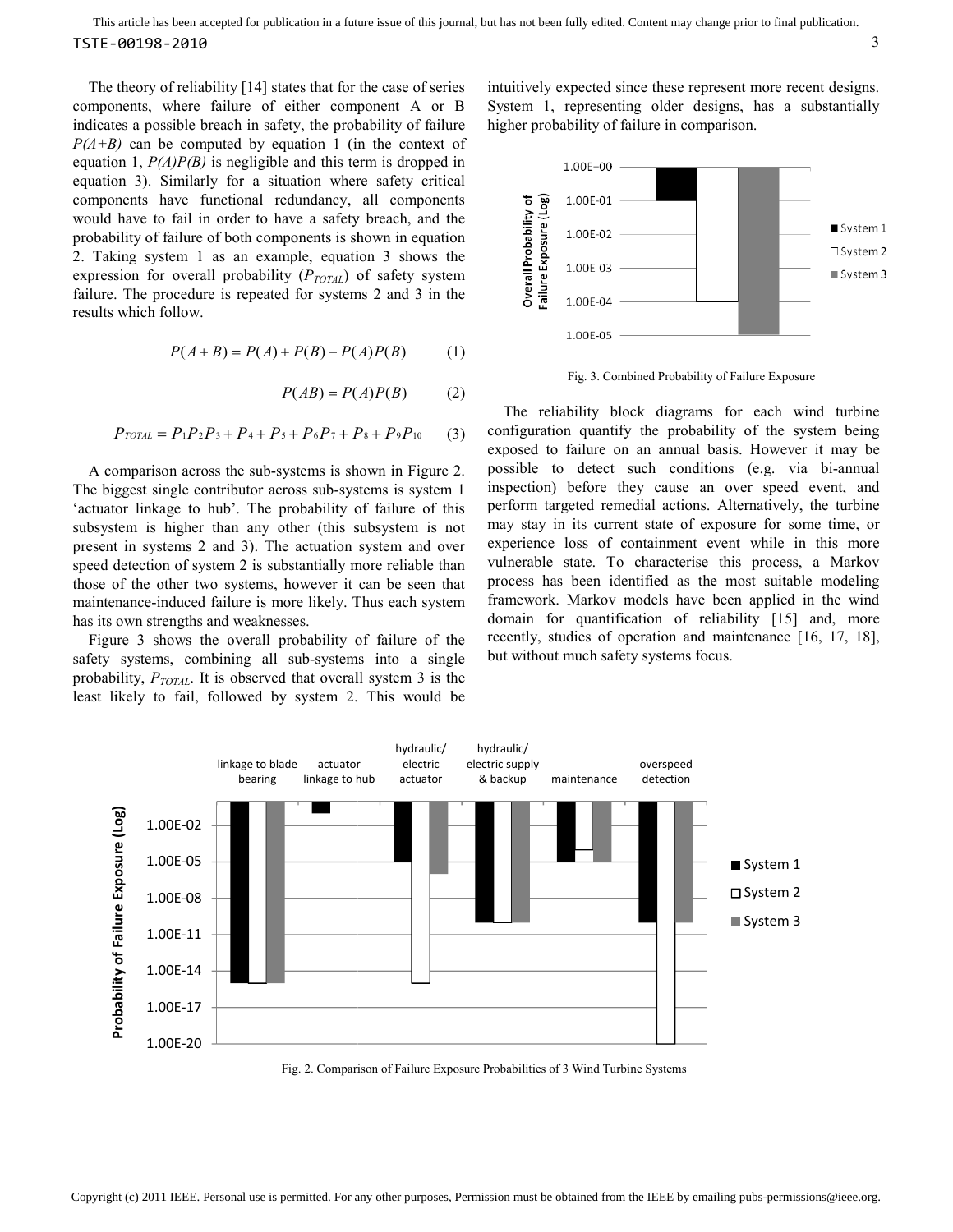This article has been accepted for publication in a future issue of this journal, but has not been fully edited. Content may change prior to final publication. TSTE-00198-2010 4

# V. MARKOV PROCESS DEFINITION

It is necessary to define the states which correspond to the physical condition of the plant. The transition rates  $(\lambda, \mu)$ characterize the dynamic behavior of the system as it moves between states. These are shown in the state space diagram Figure 4. Transition rate  $\lambda_{12}$  corresponds to  $P_{TOTAL}$  in the RBD, that is the probability of the system being exposed to an over speed event through failure or impairment of the function of the safety system.

The safety system dynamic behavior is calculated by setting the system into differential equations. Introducing a time *∆t* suitably small so that the possibility of two transitions is negligible, and taking the probability of being in state one after the time step *∆t*:

$$
P_1(t + \Delta t) = P_1(t) \lambda_{11} \Delta t + P_4(t) \mu_{41} \Delta t + P_5(t) \mu_{51} \Delta t \quad (4)
$$

$$
\lambda_{11} \Delta t = 1 - \lambda_{12} \Delta t \tag{5}
$$

Inserting (5) into (4) and rearranging into differential equation format we get:

$$
P_1(t + \Delta t) = P_1(t)[1 - \lambda_{12}\Delta t] + P_4(t)\mu_{41}\Delta t + P_5(t)\mu_{51}\Delta t
$$

$$
\therefore P_1(t)' = \frac{P_1(t + \Delta t) - P_1(t)}{\Delta t}
$$

$$
= -P_{1}(t)\lambda_{12} + P_{4}(t)\mu_{41} + P_{5}(t)\mu_{51}
$$

Similar equations can be deduced for the other states, together these are often shown in matrix form:

$$
\begin{bmatrix} P_1(t) & \dots & P_s(t) \end{bmatrix} = \begin{bmatrix} -\lambda_{12} & \lambda_{12} & & & \\ & -(\lambda_{23} + \lambda_{24}) & \lambda_{23} & \lambda_{24} & \\ & & -\lambda_{35} & & \\ & & & -\mu_{41} & \\ & & & & -\mu_{41} & \\ & & & & & \\ \mu_{31} & & & & -\mu_{51} \end{bmatrix}
$$

$$
\times [P_1(t) \quad \dots \quad P_s(t)] \tag{6}
$$

Deducing general algebraic expressions for such systems as (6) is difficult, particularly where simplifying assumptions cannot be made. In many cases in the literature, general expressions are obtained by assuming that the values of *λ* and µ are equal [7]. Such assumptions cannot be made for this problem, so alternative solution methods are used.

The problem can be re-formulated by discretising the Markov process. This is done by choosing an appropriate time resolution and multiplying this by the transition rate of interest. In this way we obtain (7).

$$
\begin{bmatrix}\n1-\lambda_{12}\Delta t & \lambda_{12}\Delta t & & & \\
 & 1-(\lambda_{23}+\lambda_{24})\Delta t & \lambda_{23}\Delta t & \lambda_{24}\Delta t & \\
 & & 1-\lambda_{35}\Delta t & \lambda_{35}\Delta t & \\
 & & & 1-\mu_{41}\Delta t & \\
 & & & & 1-\mu_{51}\Delta t\n\end{bmatrix}\n\begin{bmatrix}\n1-\lambda_{12}\Delta t & & & \\
 & \lambda_{24}\Delta t & & \\
 & & 1-\mu_{41}\Delta t & \\
 & & & 1-\mu_{51}\Delta t\n\end{bmatrix}\n\begin{bmatrix}\n1 & & & \\
 & \lambda_{13}\Delta t & & \\
 & & & 1-\mu_{52}\Delta t\n\end{bmatrix}
$$

The solution is then obtained by multiplying the matrix by itself over the period of interest. This gives the probability of residing in each state, which can be used to calculate risk.



Fig. 4. Over Speed State Space Diagram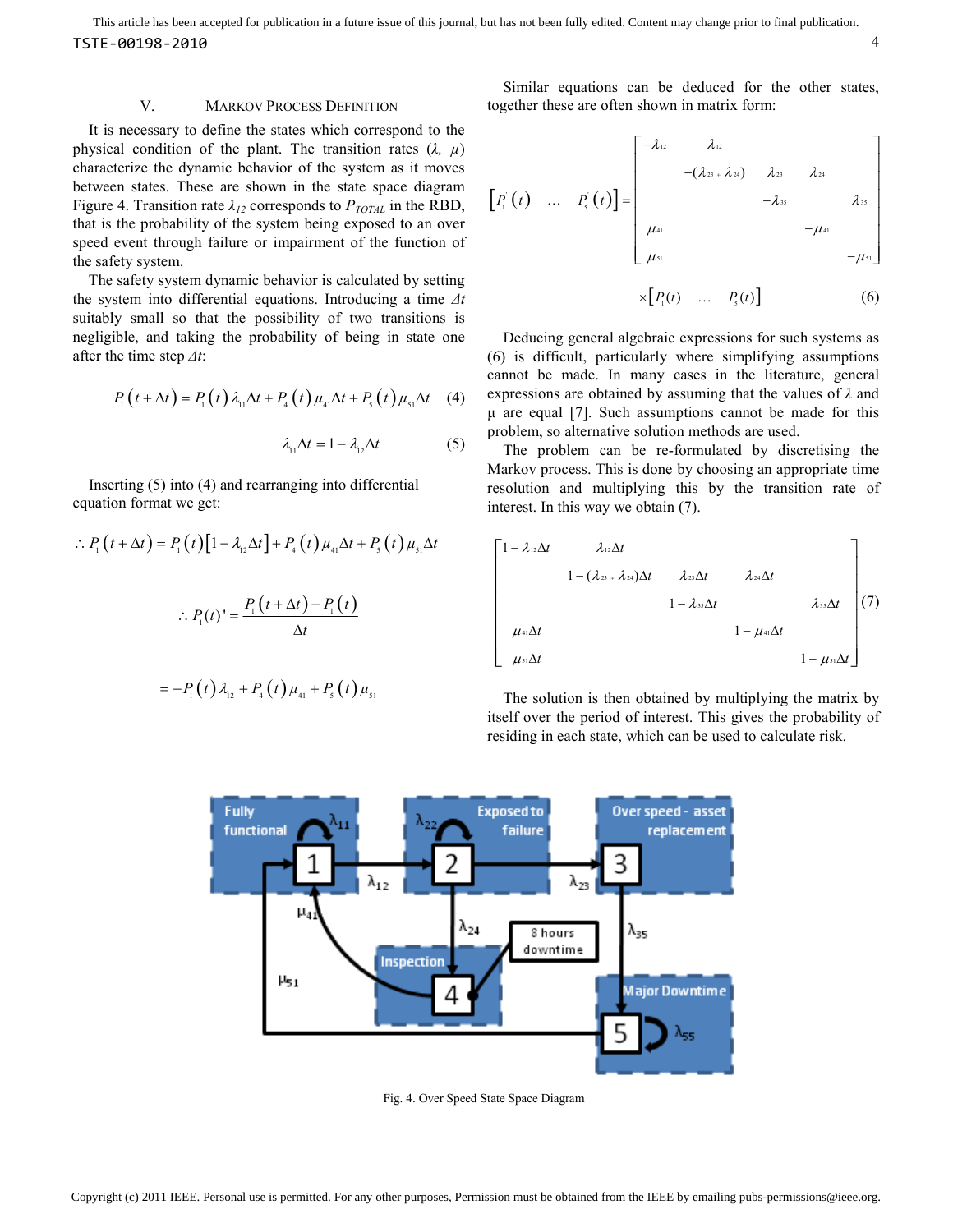#### *A. Markov Process Parameters*

Table III summarises the Markov process parameters used in this study. The study focuses on a comparison of system 1 and system 2 over speed risk. *∆t* was chosen as 3 months, and so the annual rates of occurrence  $(\lambda, \mu)$  are multiplied by 0.25 to obtain *λ∆t*, *µ∆t*. The most difficult parameter to quantify is *λ23* (rate of over speed once exposed). This is based on analysis of the dominant failure mode and its mechanism. In the case of system 1 it was determined via analysis of the system, that the probability of over speed (although greatly heightened) was relatively low even when exposed to failure  $(\lambda_{23}=0.1, \lambda_{23}\Delta t=0.025)$ . On the other hand, the dominant failure mode of system 2 would almost certainly result in over speed once exposed  $(\lambda_{23}=0.9, \lambda_{23}\Delta t=0.225)$ . The other main assumptions are that inspection is bi-annual  $(\lambda_{24}=2, \lambda_{24}\Delta t=0.5)$ and asset mean time to replacement is 1 year  $(\mu_{51}=1)$ ,  $\mu_{5}A t=0.25$ ).

## *B. Risk Quantification Parameters*

Initially the risk metrics consider only economic impacts, in terms of cost *CTOTAL*. These arise from three sources as summarized in equation (8):

$$
Im = C_{TOTAL} = C_{CAP} + C_{DTIME} + C_{LAB}
$$
 (8)

# *Capital costs (CCAP) – Asset replacement*

If the system transits to state 3, this indicates a loss of containment event. Asset replacement cost is taken as £1m per MW, where system 1 wind turbine rating (WTR) is 0.5MW and system 2 is rated at 2MW. This cost is unaffected by duration of time before the unit is replaced.

# *Lost revenue caused by downtime*  $(C_{DTIME})$  *– Asset replacement and maintenance visits*

The system can suffer loss of revenue due to maintenance inspection (state 4) or asset replacement downtime (state 5). In the case of inspection it is assumed that downtime  $(\Delta_{DT})$  is equal to 8 hours. To represent this, the state probability of inspection will be multiplied by the cost of inspection (see labour costs) to determine the risk associated with inspection.

In the case of asset replacement, loss of production is taken as one annual quarter (3 months, *∆DT* =2016 hours). The cost to the owner, *CDTIME*, is calculated assuming a capacity factor of 30% (*CF*=0.3) and electricity production credit (*EPC*) of £76/MWh, using equation (9).

$$
C_{DTIME} = EPC[\Delta_{DT} \cdot CF \cdot WTR] \tag{9}
$$

# *Labour costs (CLAB) – Maintenance visits*

Labour costs are taken as £30/hr and are worked out on the basis of a two-man team working an 8 hour shift.



# VI. RESULTS

The state probabilities are obtained by populating (7) with numerical data from Table III, and then multiplying the matrix by itself for the desired time period [7]. A time period of 10 years was chosen, therefore the number of iterations was 40 for each matrix. Row 1 of the resultant matrix is of most interest as this represents each state probability given that the system started in state 1 (fully functional).

| <b>TABLE III</b>                 |
|----------------------------------|
| <b>MARKOV PROCESS PARAMETERS</b> |

| <b>IVIANNUV I NUUESSI ANAIVIETENS</b>                       |                |                 |                      |                    |                       |  |  |
|-------------------------------------------------------------|----------------|-----------------|----------------------|--------------------|-----------------------|--|--|
| Parameter                                                   | Symbol         | $\lambda$ sys 1 | $\lambda$ dt sysl    | $\lambda$ sys2     | $\lambda$ 1t sys2     |  |  |
| Rate of exposure to<br>over speed $(P_{total}$<br>from RBD) | $\lambda_{12}$ | $1x10^{-1}$     | $2.5 \times 10^{-2}$ | $1 \times 10^{-4}$ | $2.5 \times 10^{-5}$  |  |  |
| Rate of over speed<br>once exposed                          | $\lambda_{23}$ | $1x10^{-1}$     | $2.5 \times 10^{-2}$ | $9x10^{-1}$        | $2.25 \times 10^{-1}$ |  |  |
| Rate of inspection                                          | $\lambda_{24}$ | $\overline{2}$  | $5x10^{-1}$          | $\overline{c}$     | $5x10^{-1}$           |  |  |
| Rate of transit to<br>down state                            | $\lambda_{35}$ | $1*$            | 1                    | $1*$               | 1                     |  |  |
| Repair rate if failure<br>detected                          | $\mu_{41}$     | $1*$            | 1                    | $1*$               | 1                     |  |  |
| Replacement rate<br>after loss of<br>containment            | $\mu_{5I}$     |                 | $2.5x10^{-1}$        |                    | $2.5x10^{-1}$         |  |  |

\*Unity regardless of time resolution

#### *A. State Probabilities*

The steady state behavior of the system is the same regardless of starting value. The evolution of the state probabilities over each iteration are plotted in figure 5 for system 1 and figure 6 for system 2.



Fig. 5. Convergence of System 1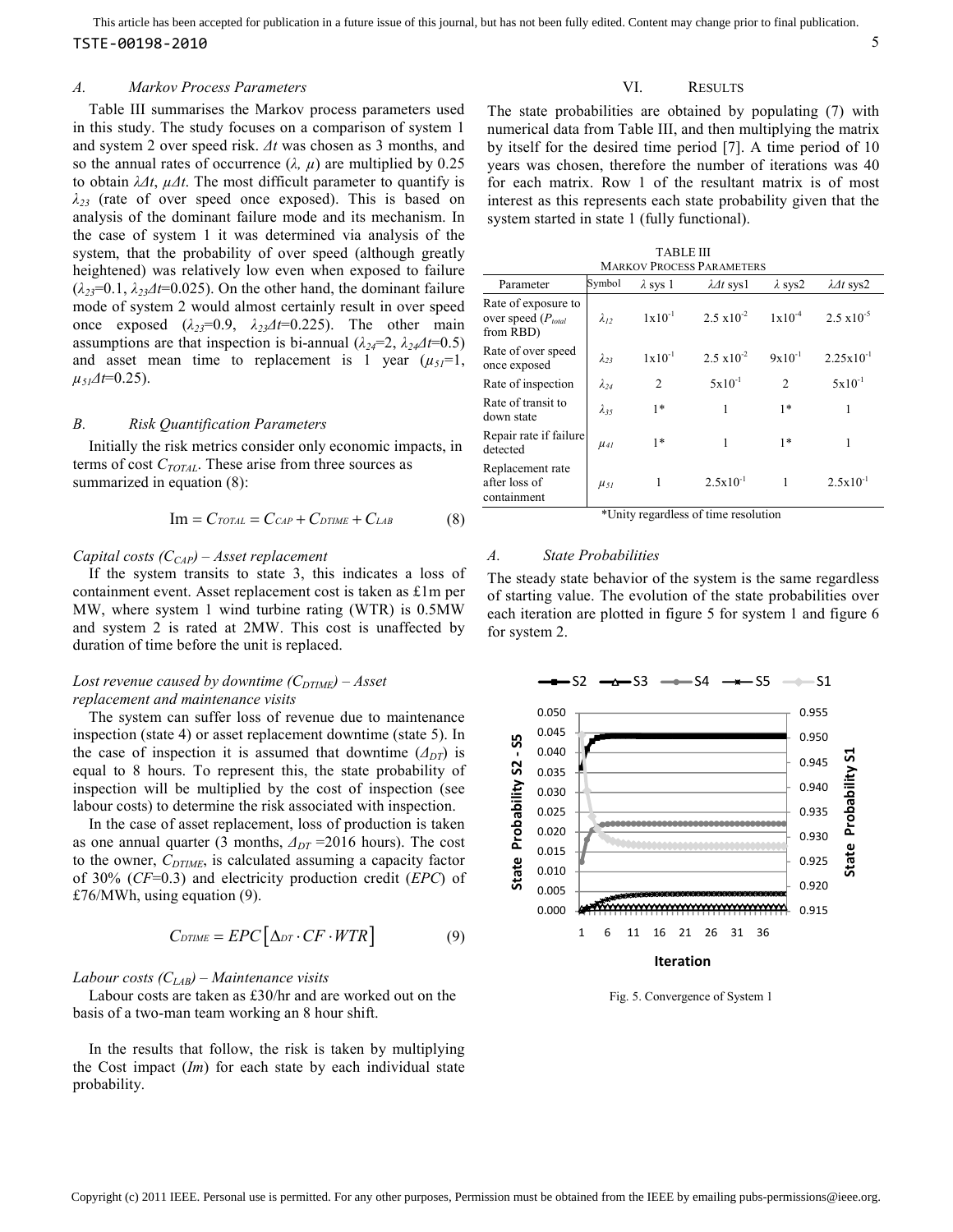





The number of inspections was varied from 0 to 3 visits per annum to establish the importance of inspection frequency on the mimimisation of over speed risk in the t designs. Table IV summarises how the Markov process parameters change in this case. The number of inspections was varied from 0 to 3 visits per annum to establish the importance of inspection frequency on the mimimisation of over speed risk in the two wind turbine

TABLE IV INSPECTION REGIME MARKOV PROCESS PARAMETERS Inspections per annum  $\lambda_{24} \Delta t$  Sys 1  $\lambda_{22} \Delta t$ 0 0 0.975 1 0.25 0.725 2 0.5 0.475 3 0.75 0.225 Sys2 *λ22∆t* 0.775 0.525 0.275 0.025

Figure 7 shows system 1 risk contributions from each state. State 3, associated with asset replacement, dominates along with lost energy due to downtime inflicted by time spent in state 5. Figure 8 shows the result for system 2 risk. It can be seen that the risk for system 2 is roughly two orders of magnitude smaller than system 1 when they are compared directly in figure 9. This figure also shows that inspections have a higher effectiveness in system 1. Figure 7 shows system 1 risk contributions from each state.<br>State 3, associated with asset replacement, dominates along<br>with lost energy due to downtime inflicted by time spent in<br>state 5. Figure 8 shows the result for sys

Therefore it can be concluded that inspection as a means of controlling over speed risk is much more cost effective on controlling over speed risk is much more cost effective older, system 1 wind turbines than newer system 2 turbines.



Fig. 7. Risk for System 1 States



Fig. 9. Direct Comparison of System Risk

## *C. Implications for Wind Turbine Fleets*

An important issue related to individual system safety is how the probability of an over speed event (due to failure of the safety system) scales with increasing number of installed turbines. Many wind farm operators expect to grow their fleets substantially in the near to medium term if support arrangements for wind power remain in place. The question of how this up-scaling affects their risk exposure is of great interest. For this reason, figure 10 shows potential growth in the number of system 2 wind turbines installed. The risk scales linearly with the number of machines in the field.

It is interesting to note that, in terms of over speed risk, even a high number of system 2 turbines does not exceed the risk of roughly 20 system 1 turbines (typical wind farm size). In practical terms this illustrates how much safety systems in wind turbines have improved in recent years (especially in terms of functional redundancy), but also shows the importance of good training for wind turbine technicians in order to minimse risk of an over speed event, since the main contributor to system 2 turbine probability of failure is maintenance-related. This is one area where the wind farm operator has long-term control over the risk (once the warranty period has elapsed), although inevitably some turbines are easier to maintain than others. his up-scaling affects their risk exposure is of great<br>st. For this reason, figure 10 shows potential growth in<br>mber of system 2 wind turbines installed. The risk scales<br>y with the number of machines in the field.<br>s intere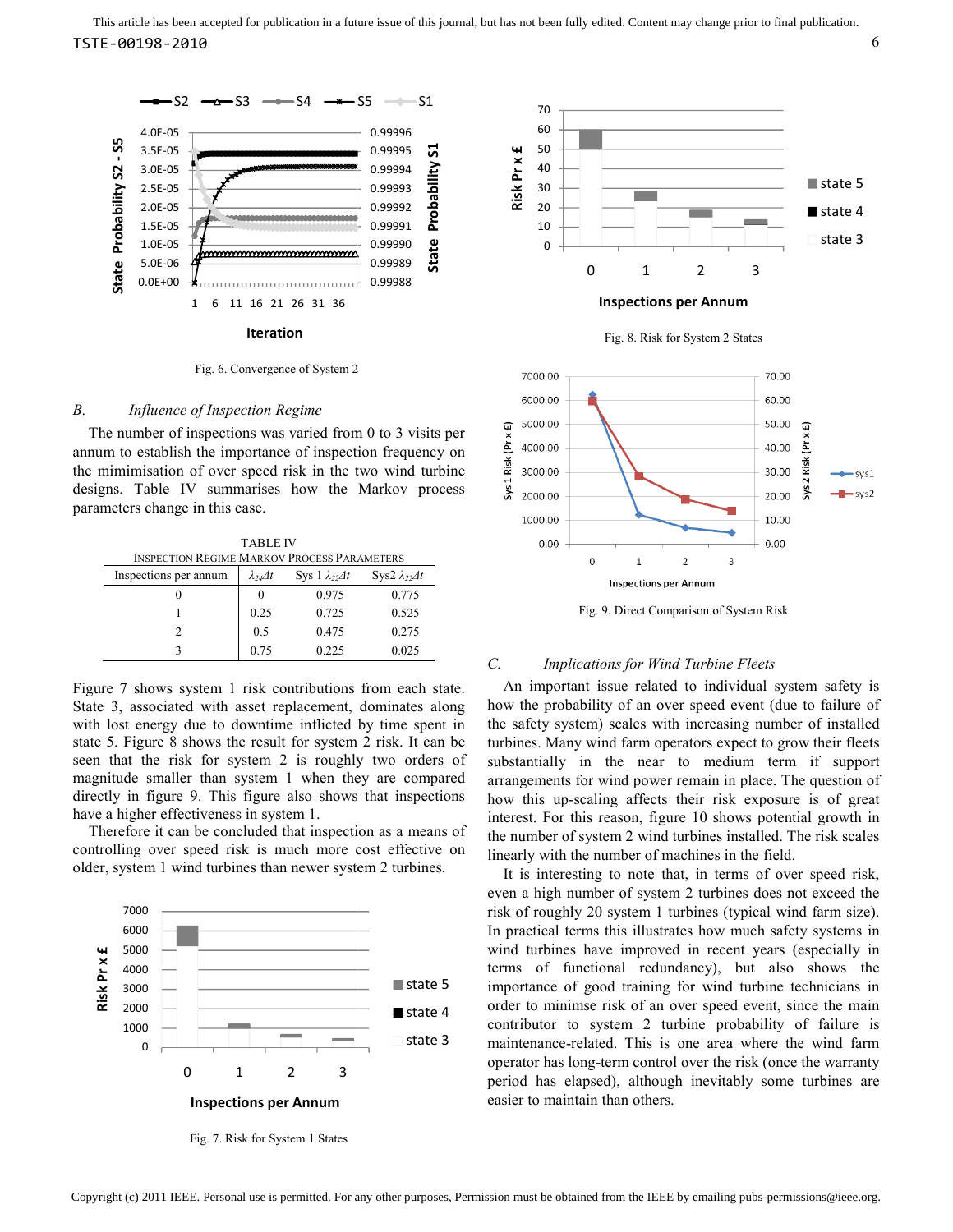

Fig. 10. System Risk in Terms of Numbers of Units in the Field and Safety System Type

There is a second main conclusion concerning acquisition policy of wind farm owners such as utilities. The higher over speed risk associated with older machines (such as system 1) should be taken into consideration when acquisitions are made, with special attention given to possible over speed issues. Without due consideration of the analysis presented here, utilities could end up taking on significant future economic liabilities they are unaware of. Such risk can be significantly reduced via more frequent inspection, as shown in this paper. There is a second main conclusion concerning acquisition<br>policy of wind farm owners such as utilities. The higher over<br>speed risk associated with older machines (such as system 1)<br>should be taken into consideration when ac

The alternatives in terms of risk reduction are, in the mid long term, to re-power the site or to avoid acquiring older turbine designs.

# VII. CONCLUSIONS

The life management of wind farms is growing in importance as more turbines are installed. Operators are likely to have fleets comprising many turbine types with different safety systems. By analysing the reliability of key subsystems such as the pitch system, and over speed detection system, operators can get a better idea about their exposure to risk. This risk is a function of the design of the safety systems of those turbines and is also proportional to the number of operational turbines in the fleet. This paper has shown that more modern safety systems represented by system 2 are much more reliable than older systems represented by system 1. This is primarily because of increased functional redundancy in modern wind turbine safety systems. long term, to re-power the site or to avoid acquiring older<br>turbine designs.<br>
VII. CONCLUSIONS<br>
The life management of wind farms is growing in<br>
importance as more turbines are installed. Operators are likely<br>
to have flee

Mitigation strategies are available to control the risk of older turbine types such as system 1. It is emphasized that inspection is a useful and practical tool to reduce risk of over speed in older machines such as system 1 turbines. However there are other avenues going forward, such as increased use of condition monitoring. The existing CMS signals such as blade pitch angle can be used as a measure of p health. Major failure of the pitch system in particular may be detectable by interpretation of pitch angle variation as captured in WT SCADA. No extra capital cost is required, however several extra man-hours of data processing will be needed.

detailed fault tree analysis on the safety system for greater understanding of malfunction triggers. Such analysis is highly specific to individual designs, and is the basis of ongoing work by the authors.

It should be highlighted that geographic risk was not included in the analysis. Such risk can be significant as shown by the authors of [5]. It would be interesting to see how geographical or environmental risk affected the conclusions in figure 10 in particular.

#### **APPENDIX**



System 2 is described by (10)

$$
P_{\text{total}} = (P_{1} + P_{4})(P_{2} + P_{5})(P_{3} + P_{6}) + P_{7}P_{8} + P_{9} + P_{10}P_{11}P_{12}P_{13} \tag{10}
$$





System 3 is described by (11)

$$
P_{\text{total}} = (P_{1} + P_{4} + P_{7})(P_{2} + P_{5} + P_{8})(P_{3} + P_{6} + P_{9}) + P_{10}P_{11} + P_{12} + P_{13}P_{14}P_{15}
$$
\n(11)